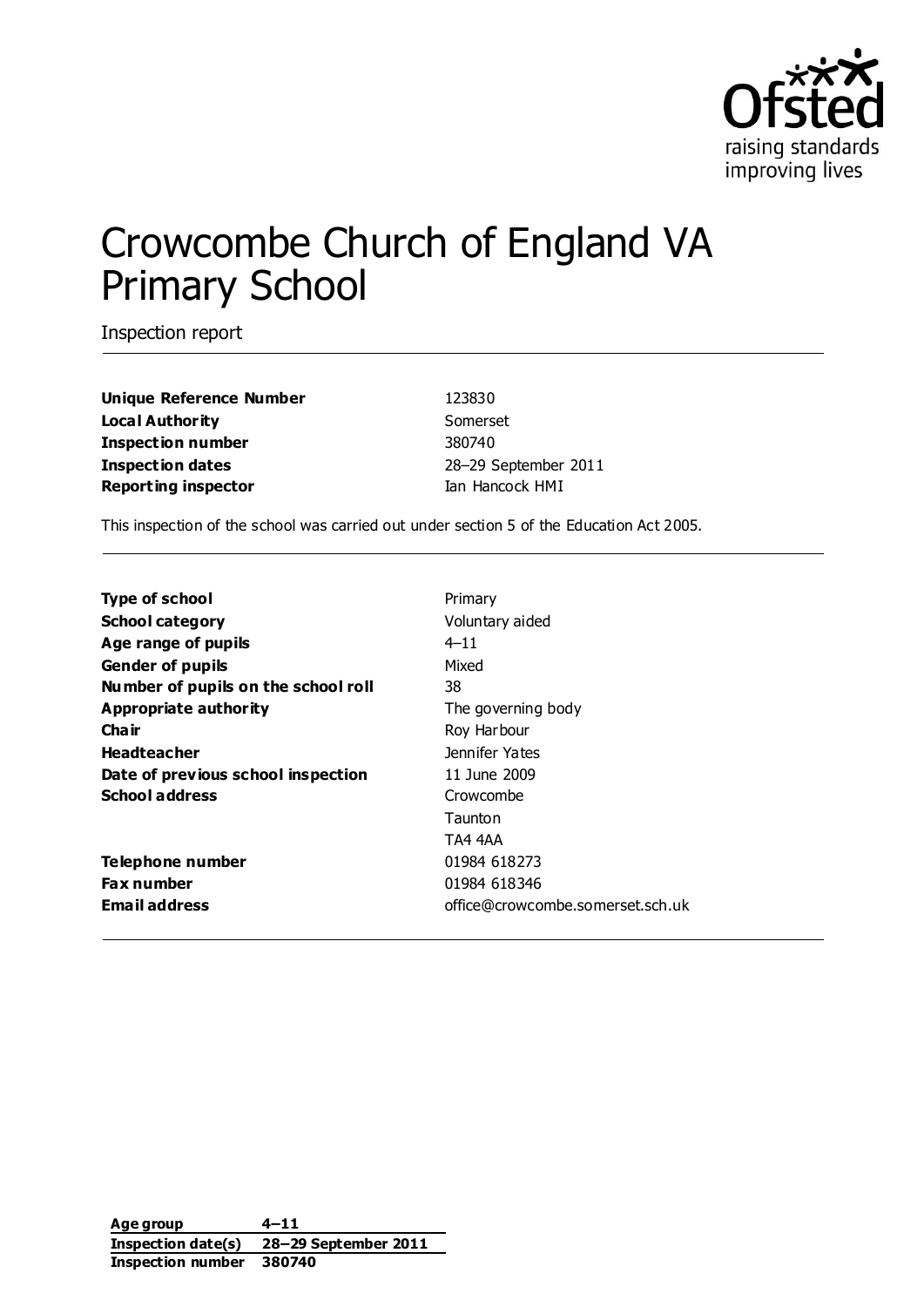# **Introduction**

The school is federated with Stogumber Church of England Voluntary Controlled Primary School. Separate inspection teams inspected the two schools simultaneously.

This inspection was carried out by one of Her Majesty's Inspectors. The inspector observed eight lessons taught by four teachers. The inspector held discussions with groups of pupils, parents and carers and staff. Some joint meetings took place attended by the inspectors of both partner schools, including one held with the Chair of the Governing Body and other members. The inspector also held a telephone discussion with a representative of the local authority. He analysed 30 questionnaire responses completed by parents and carers, as well as 26 responses pupils and seven from staff. The inspector viewed pupils' work and looked at a range of documentation including plans for improvement and policies such as the one on safeguarding. The school's breakfast club and after-school club were also visited.

The inspector reviewed many aspects of the school's work. He looked in detail at a number of key areas.

- $\blacksquare$  The extent to which teaching consistently challenges pupils so that individuals achieve as well as they can.
- The effectiveness of the curriculum and wider opportunities, provided by the federation, in supporting pupils' learning.
- How well assessment information is used by leaders and managers, across the federation, to improve teaching and raise achievement.
- How effectively observations and assessments are used in the Early Years Foundation Stage to plan the next steps in children's learning.

# **Information about the school**

This is a small school situated in the village of Crowcombe. The school has been federated with Stogumber Church of England Voluntary Controlled Primary School since September 2005. There is one headteacher and governing body for both schools. All pupils are of White British heritage and the proportion of pupils with special educational needs and/or disabilities is below average. The proportion of pupils known to be in receipt of free school meals is also below average. The teaching of pupils in Key Stage 2 is shared across the federation and some pupils travel between both schools for lessons on a daily basis. Those attending lessons at Crowcombe are taught in two mixed-age classes.

The school holds the International School award in recognition of its curriculumbased work. This accreditation has recently been renewed by the British Council.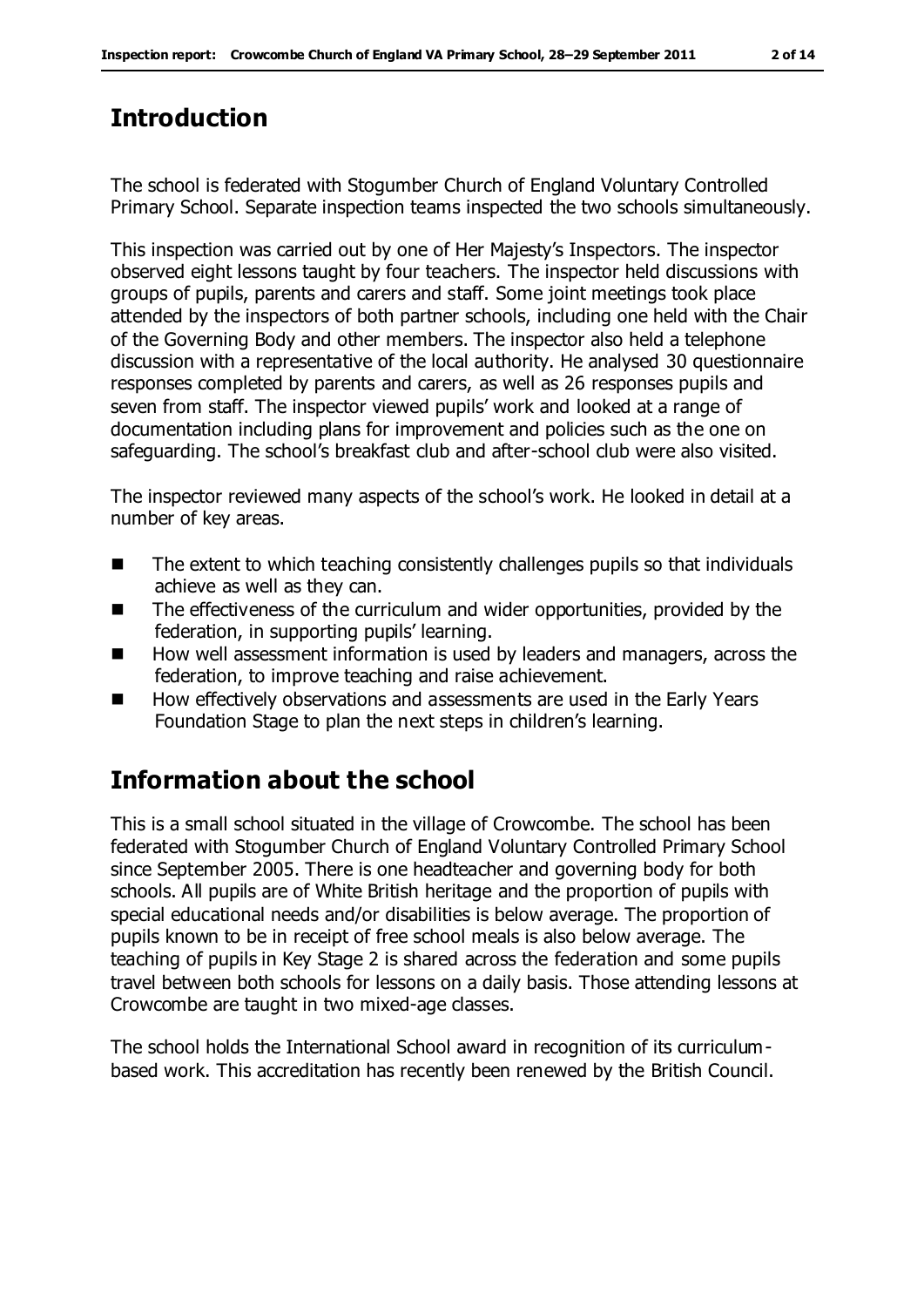# **Inspection judgements**

# **Overall effectiveness: how good is the school? 3**

#### **The school's capacity for sustained improvement 3**

## **Main findings**

Crowcombe Church of England Primary School is a satisfactory school. The school has successfully established a strong community ethos where each pupil is known as an individual. The close attention paid to pupils' well-being and their personal development has given rise to several good features. For example, the carefully planned programmes of support for pupils with special educational needs and/or disabilities have ensured these pupils make good progress. Nevertheless, pupils' overall achievement is satisfactory because the quality of teaching is not consistent enough to secure good progress in all lessons.

The high quality relationships between pupils and their good behaviour make a significant contribution to the caring and supportive atmosphere created by the staff. Pupils feel very safe in school and are confident they can approach staff with any concerns. These characteristics are confirmed by the vast majority of pupils, parents and carers who responded to the questionnaire. Comments praising the 'happy and caring ethos' and the 'safe, clean, friendly environment' are representative of most parents and carers who returned the questionnaire and are similar to those of the inspector. Pupils confidently make healthy choices and demonstrate a well-developed understanding of how to lead a healthy lifestyle. Although they display a good level of independence, pupils should do more for themselves by playing a greater role in evaluating their work in lessons.

Children make good progress in their Reception Year because assessment information is increasingly well used to plan the next steps in their learning. In subsequent years, older pupils make satisfactory progress so that the attainment of those who leave school at the end of Year 6 is not significantly different to the average. The quality of teaching ranges from satisfactory to good. Teaching is most effective when there is a balance of direct teaching and active pupil learning. In these lessons, teachers often demonstrate a confident knowledge of subjects and make good use of new technologies to explain important ideas. In some lessons, tasks are not sufficiently matched to pupils' needs and abilities and teachers talk for too long, which slows the pace of learning. While teachers' comments in books are often linked to pupils' targets, they do not provide sufficient guidance on how pupils can improve their work.

The federation partnership is making a strong contribution to the school's improvement. Leaders and managers at all levels, including the governing body, are strongly committed to the school and ambitious for its success. The headteacher,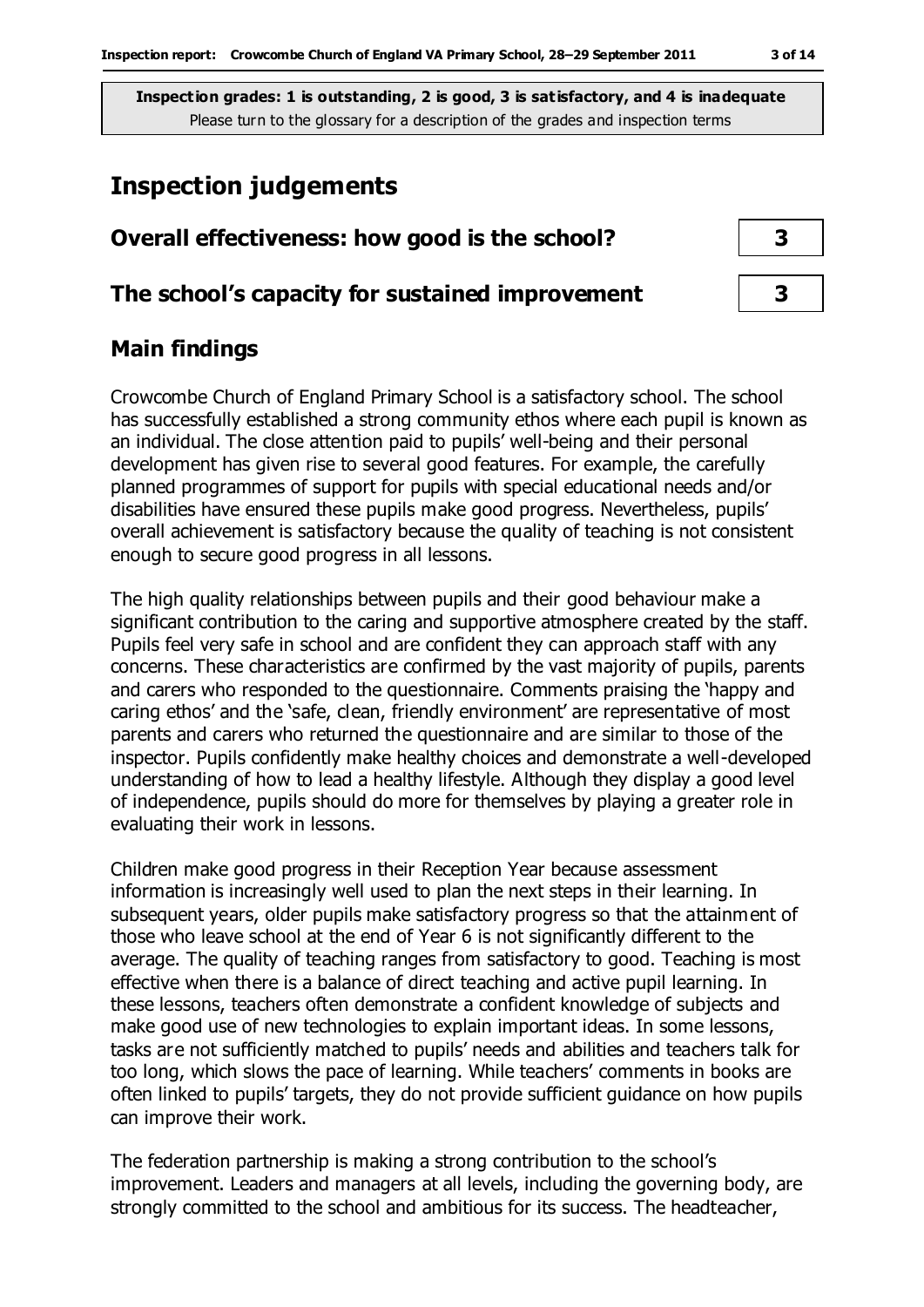ably assisted by other leaders from both federation schools, has successfully implemented new ways of working. For example, attendance has risen to be higher than the average because of the more rigorous approach that has been taken to managing absence. The improving picture for attendance and the difference that actions have made to the progress of the youngest children and pupils with special educational needs and/or disabilities demonstrate satisfactory capacity for further improvement.

The school's leaders have a realistic view of strengths and weaknesses, but occasionally the school's view of itself is overgenerous. This is because procedures for monitoring the school's work are not sufficiently systematic or rigorous. Information gathered through monitoring, including pupil tracking data, is not concisely summarised or used to set challenging targets for raising achievement. Plans for improvement identify both the monitoring responsibilities of the governing body and those of staff for evaluation but the school's ability to evaluate progress towards intended objectives is hampered because improvement priorities are not broken down into smaller steps or clearly linked to measurable outcomes.

Up to 40% of the schools whose overall effectiveness is judged satisfactory may receive a monitoring visit by an Ofsted inspector before their next section 5 inspection.

## **What does the school need to do to improve further?**

- By July 2012, further improve the way in which the federation leaders and managers, including the governing body, apply their strategic role through:
	- a rigorous programme of monitoring activities for teaching and learning
	- setting challenging targets, shared with all staff, to ensure that all pupils achieve well
	- regularly evaluating the success of actions taken in relation to pupils' progress and their attainment.
- By July 2012, improve teaching and the use of assessment to support learning so that pupils make consistently good progress in lessons by:
	- ensuring that teachers provide crisp and clear explanations so that little learning time is wasted
	- improving marking so that teachers' comments in books guide pupils on how to improve their work
	- ensuring that tasks are more carefully matched to pupils' needs and  $\equiv$ abilities
	- providing more opportunities for pupils to evaluate their work against detailed criteria.

## **Outcomes for individuals and groups of pupils 3**

Pupils' enthusiasm for learning and investigation are evident in lessons. They work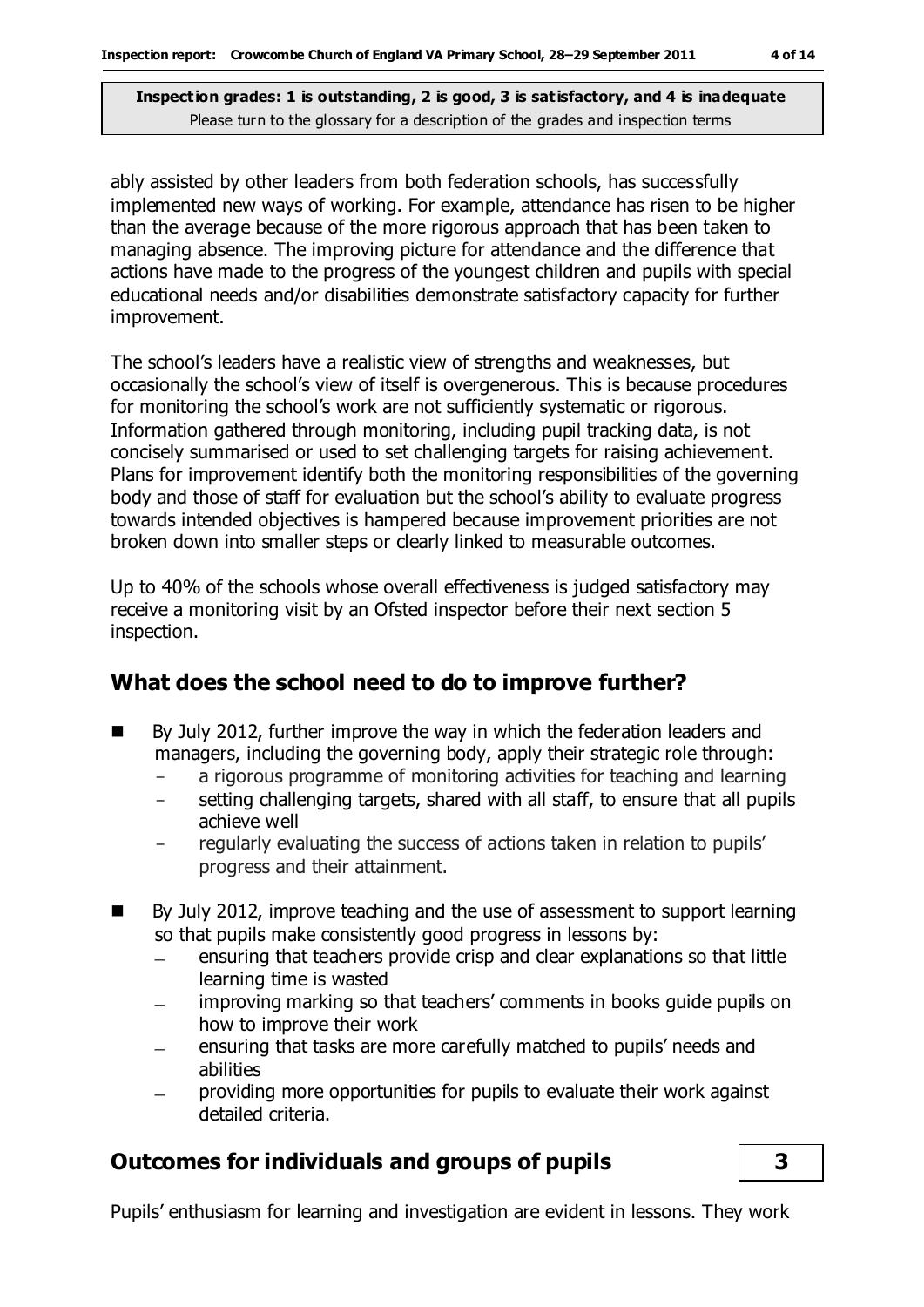effectively with others and appreciate staff efforts to make learning fun. A notable example was seen in a music lesson for pupils in Year 3 and Year 4. In this lesson, pupils made good progress because of the crisp explanations from the class teacher and the skilful use of the interactive whiteboard which ensured that pupils listened intently and were actively learning for the whole of the lesson. Despite showing a generally good level of independence in lessons, pupils have few opportunities to evaluate their work to gain a better understanding of what is required. Those in need of additional support make good progress in lessons because of the proficient and responsive assistance that adults provide. There are no consistent differences in the rates of progress of different groups of pupils, such as boys and girls and pupils with different prior attainment.

Pupils behave well in lessons and around the school such as during playtimes. They are thoughtful, polite and conscientiously carry out roles of responsibility such as setting up and clearing away for assemblies. Members of the school council meet regularly to canvas the opinions of others and to make suggestions on how the school could be improved. Pupils regularly participate in sports and community events, for example country dancing at local fairs. They speak knowledgeably about health related issues and participate enthusiastically in activities that promote an active lifestyle. For example, pupils start each day with a brisk, energetic routine and make good use of the equipment that promotes robust physical activity at playtimes.

Assemblies provide regular opportunities for pupils to consider important issues and participate in seasonal celebrations such as the Harvest Festival. Pupils talk knowledgeably of life in a different culture and what they have learned from having pen friends in Gambia. Pupils demonstrate a good understanding of how to keep themselves safe and are confident in raising concerns they may have with staff. Their above average attendance and satisfactory achievement mean they are adequately prepared for the future.

| Pupils' achievement and the extent to which they enjoy their learning                                       |   |  |
|-------------------------------------------------------------------------------------------------------------|---|--|
| Taking into account:                                                                                        |   |  |
| Pupils' attainment <sup>1</sup>                                                                             | 3 |  |
| The quality of pupils' learning and their progress                                                          | 3 |  |
| The quality of learning for pupils with special educational needs and/or disabilities<br>and their progress | 2 |  |
| The extent to which pupils feel safe                                                                        |   |  |
| Pupils' behaviour                                                                                           |   |  |
| The extent to which pupils adopt healthy lifestyles                                                         |   |  |
| The extent to which pupils contribute to the school and wider community                                     |   |  |

These are the grades for pupils' outcomes

 $\overline{a}$ 

<sup>1</sup> The grades for attainment and attendance are: 1 is high; 2 is above average; 3 is broadly average; and 4 is low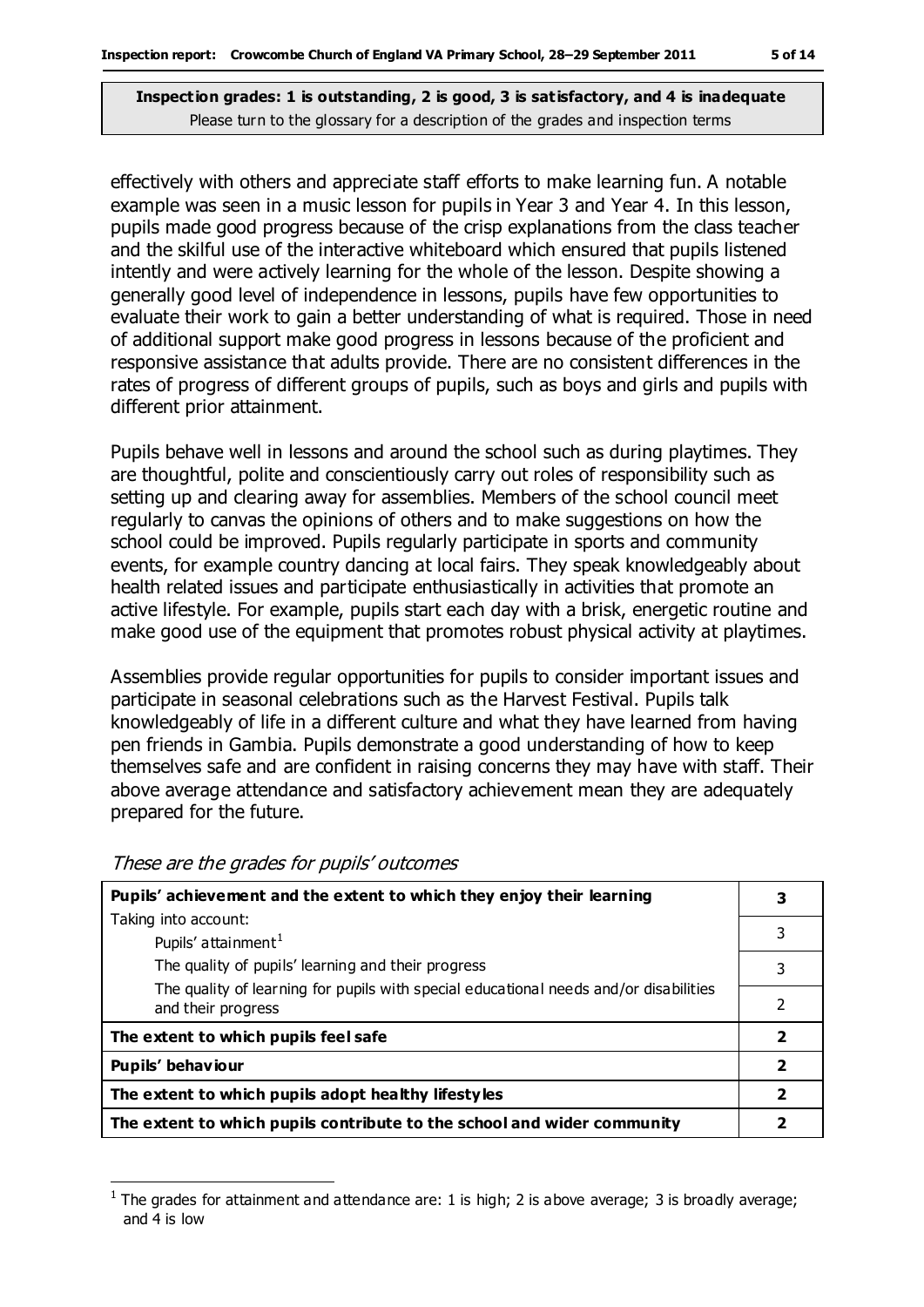| The extent to which pupils develop workplace and other skills that will<br>contribute to their future economic well-being |  |
|---------------------------------------------------------------------------------------------------------------------------|--|
| Taking into account:<br>Pupils' attendance <sup>1</sup>                                                                   |  |
| The extent of pupils' spiritual, moral, social and cultural development                                                   |  |

#### **How effective is the provision?**

Teachers' confident knowledge of subjects and the effective use of resources for pupils to learn by doing are strong features of teaching at the school. A notable example was observed in a Key Stage 2 lesson on tessellation. During the lesson, pupils manipulated plastic shapes to investigate the characteristics of regular polygons. The class teacher's incisive questions and clear explanations moved learning on at a brisk pace. Consequently, all pupils were challenged and made good progress. In some lessons, teachers talk for too long and tasks do not take sufficient account of the needs and abilities of different pupils. On these occasions, time is wasted and the work fails to challenge all pupils. Although teachers' comments in books provide pupils with regular feedback, marking does not sufficiently guide pupils on how to improve their work.

The school's engaging curriculum makes a satisfactory contribution to pupils' achievement across the federation, and this has been reflected in the school's receipt of an international award. Pupils from both schools regularly meet together to investigate a particular topic such as the environment. The federation partnership has substantially increased the range of enrichment activities and specialist teaching available to pupils such as the after-school club and participation in local sporting events. There are regular opportunities for pupils to grow and cook food which are central to their good understanding of a healthy diet. The established links with Gambia provide valuable opportunities for pupils to engage in cultural activities and learn about life in a different country.

Suitably trained and committed staff ensure that the well-being of pupils is given a high priority. Effective partnerships with other agencies have contributed to improvements in attendance. Pupils receive a good level of support when moving between the federation schools and when leaving for the local middle or secondary school. There are carefully planned programmes to assist those whose circumstances may make them vulnerable.

| The quality of teaching                                                                                    |  |
|------------------------------------------------------------------------------------------------------------|--|
| Taking into account:                                                                                       |  |
| The use of assessment to support learning                                                                  |  |
| The extent to which the curriculum meets pupils' needs, including, where<br>relevant, through partnerships |  |

These are the grades for the quality of provision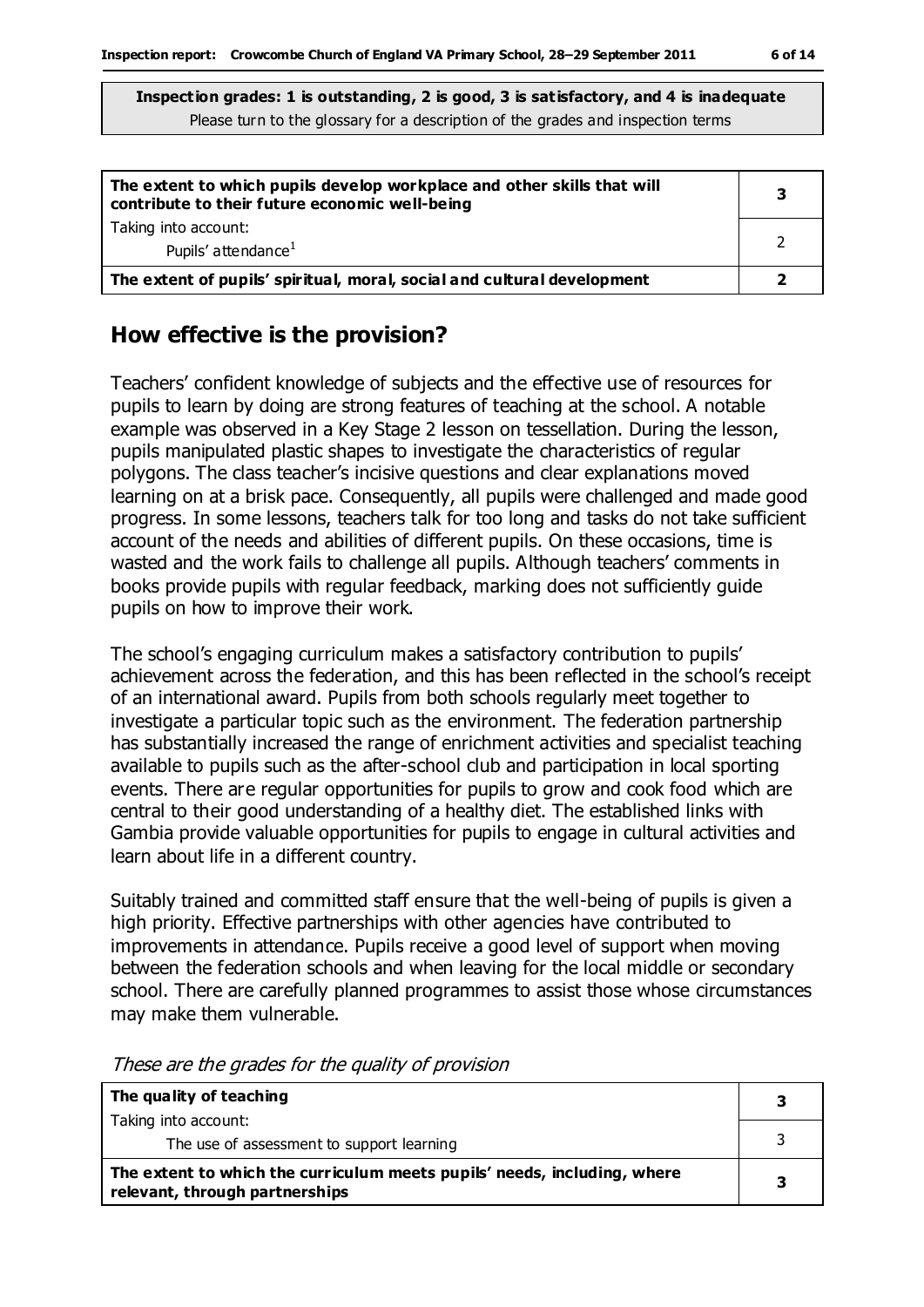| The effectiveness of care, guidance and support |  |
|-------------------------------------------------|--|
|                                                 |  |

#### **How effective are leadership and management?**

Leaders and managers across the federation are increasingly playing their part in raising aspirations and changing the school for the better. For example, the Early Years Foundation Stage leader from Stogumber has worked closely with the teacher at Crowcombe to improve how assessment information is collected and used to plan learning activities for the youngest children. The school's close attention to individuals means that all have an equal opportunity to succeed and additional support is provided when progress slows. Partnership links make a positive contribution to pupils' learning and personal development, particularly through sports provision.

The way in which leaders and managers plan, monitor and evaluate the school's work is not as sharp as it should be. The arrangements for monitoring the quality of teaching are not sufficiently robust to secure good learning in all lessons. Information on pupils' attainment and rates of progress is not routinely used to set challenging targets for individuals. Objectives in the school development plan do not clearly identify the anticipated difference actions will make on pupils' levels of achievement.

The governing body has recently undergone a change of leadership. Members of the governing body have specific roles of responsibility to keep them informed and ensure that statutory responsibilities are met. Although members undertake some monitoring of the school's work for themselves, the arrangements lack the necessary rigour to hold the school to account and support its future development. There are secure arrangements in place for keeping children safe such as checking the suitability of staff to work with children. Appropriate policies are in place and records are generally well maintained. The federation has a clear understanding of its context and has promoted community cohesion successfully in the local area. Pupils have regular opportunities to interact with other communities in the immediate locality and beyond.

| The effectiveness of leadership and management in embedding ambition and<br>driving improvement                                                                     |   |
|---------------------------------------------------------------------------------------------------------------------------------------------------------------------|---|
| Taking into account:                                                                                                                                                |   |
| The leadership and management of teaching and learning                                                                                                              | 3 |
| The effectiveness of the governing body in challenging and supporting the<br>school so that weaknesses are tackled decisively and statutory responsibilities<br>met | 3 |
| The effectiveness of the school's engagement with parents and carers                                                                                                | 2 |
| The effectiveness of partnerships in promoting learning and well-being                                                                                              | 3 |
| The effectiveness with which the school promotes equality of opportunity and                                                                                        | 3 |

These are the grades for leadership and management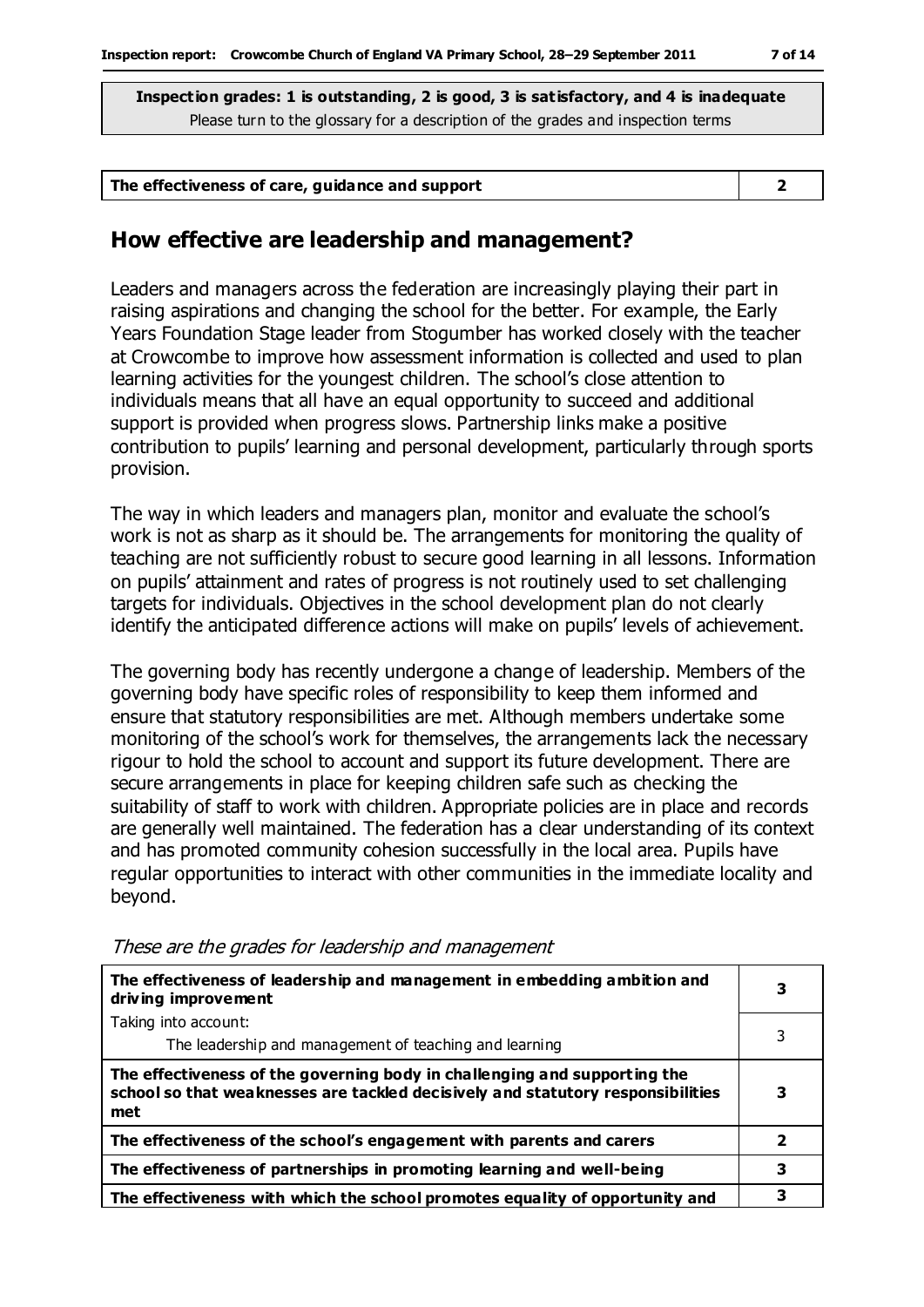| tackles discrimination                                                                  |   |
|-----------------------------------------------------------------------------------------|---|
| The effectiveness of safeguarding procedures                                            |   |
| The effectiveness with which the school promotes community cohesion                     |   |
| The effectiveness with which the school deploys resources to achieve value for<br>money | 3 |

## **Early Years Foundation Stage**

Children's levels of development when they join the school are similar to those found in other schools. However, this fluctuates each year reflecting the relatively small number of children in each year group. Children settle quickly as a result of the strong links with pre-school settings. Changes to the way observations and assessments are used have contributed to children's good progress; another reason is the easy access children have to a rich outdoor environment that provides plenty of opportunities to make choices and do things for themselves.

Planned, purposeful activities often reflect children's own interests and enable them to learn through direct teaching and through play. They quickly learn routines and build independence by watching the older pupils in their class. Timely interactions with adults promote curiosity and develop important communication skills. Occasionally, opportunities are missed to fully utilise activities chosen by the children to teach the learning objective for the lesson. The breakfast and after-school clubs visited during the inspection meet welfare requirements and extend children's learning.

| These are the grades for the Early Years Foundation Stage |  |  |  |
|-----------------------------------------------------------|--|--|--|
|                                                           |  |  |  |

| Overall effectiveness of the Early Years Foundation Stage                             |  |  |
|---------------------------------------------------------------------------------------|--|--|
| Taking into account:                                                                  |  |  |
| Outcomes for children in the Early Years Foundation Stage                             |  |  |
| The quality of provision in the Early Years Foundation Stage                          |  |  |
| The effectiveness of leadership and management of the Early Years Foundation<br>Stage |  |  |

## **Views of parents and carers**

A considerably higher proportion of parents and carers responded to the questionnaire than seen nationally. The vast majority were very positive about the school's work. The levels of agreement for nearly all statements were high. Several parents and carers also submitted similar written comments to the inspector. The school's actions to ensure that pupils enjoy school, are kept safe and learn to make healthy choices were singled out for particular praise. The inspector's judgements confirm these positive views.

There were no common themes arising from the few negative comments received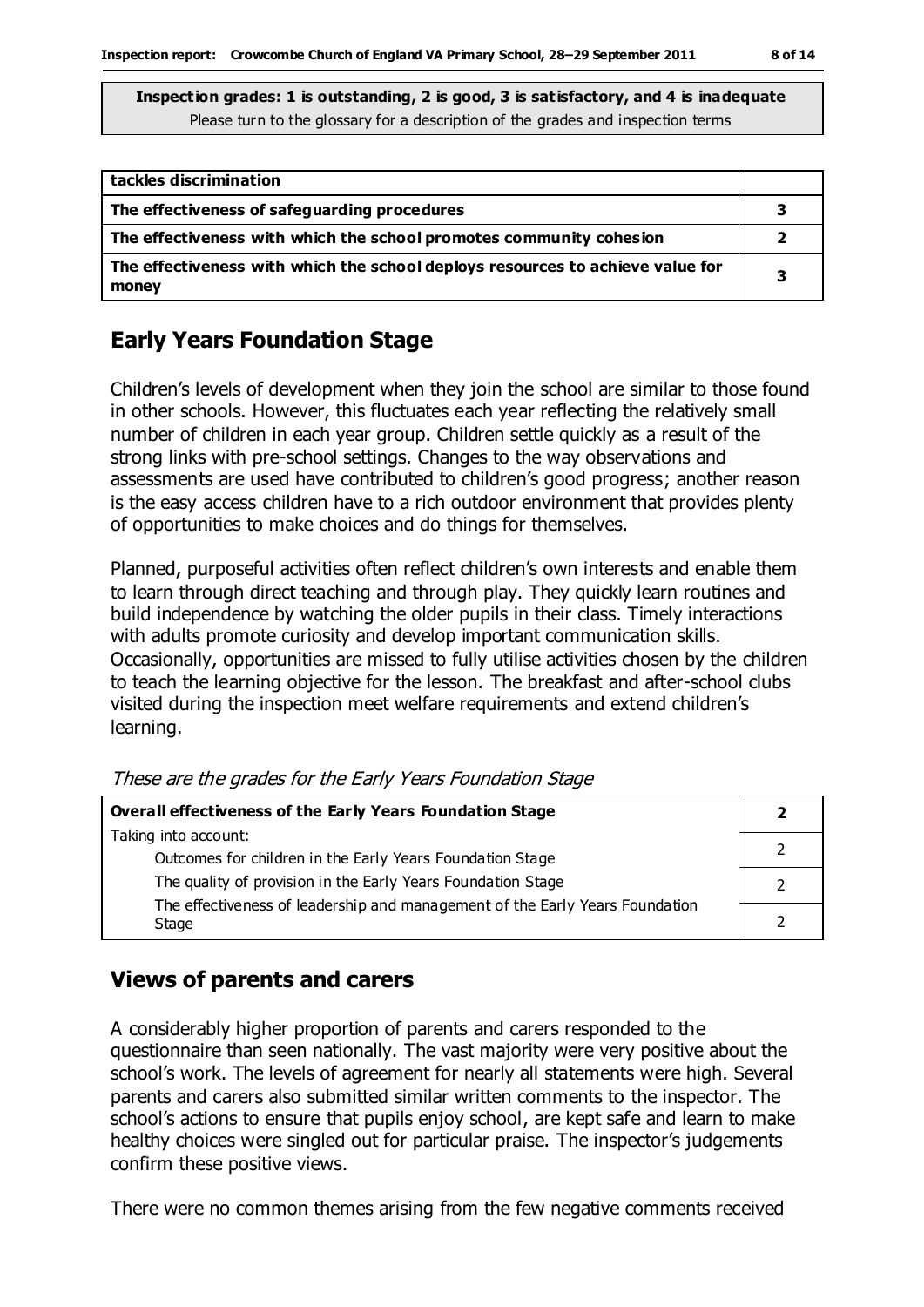from parents and carers. Nonetheless, these comments were brought to the school's attention and where appropriate, were explored during the inspection.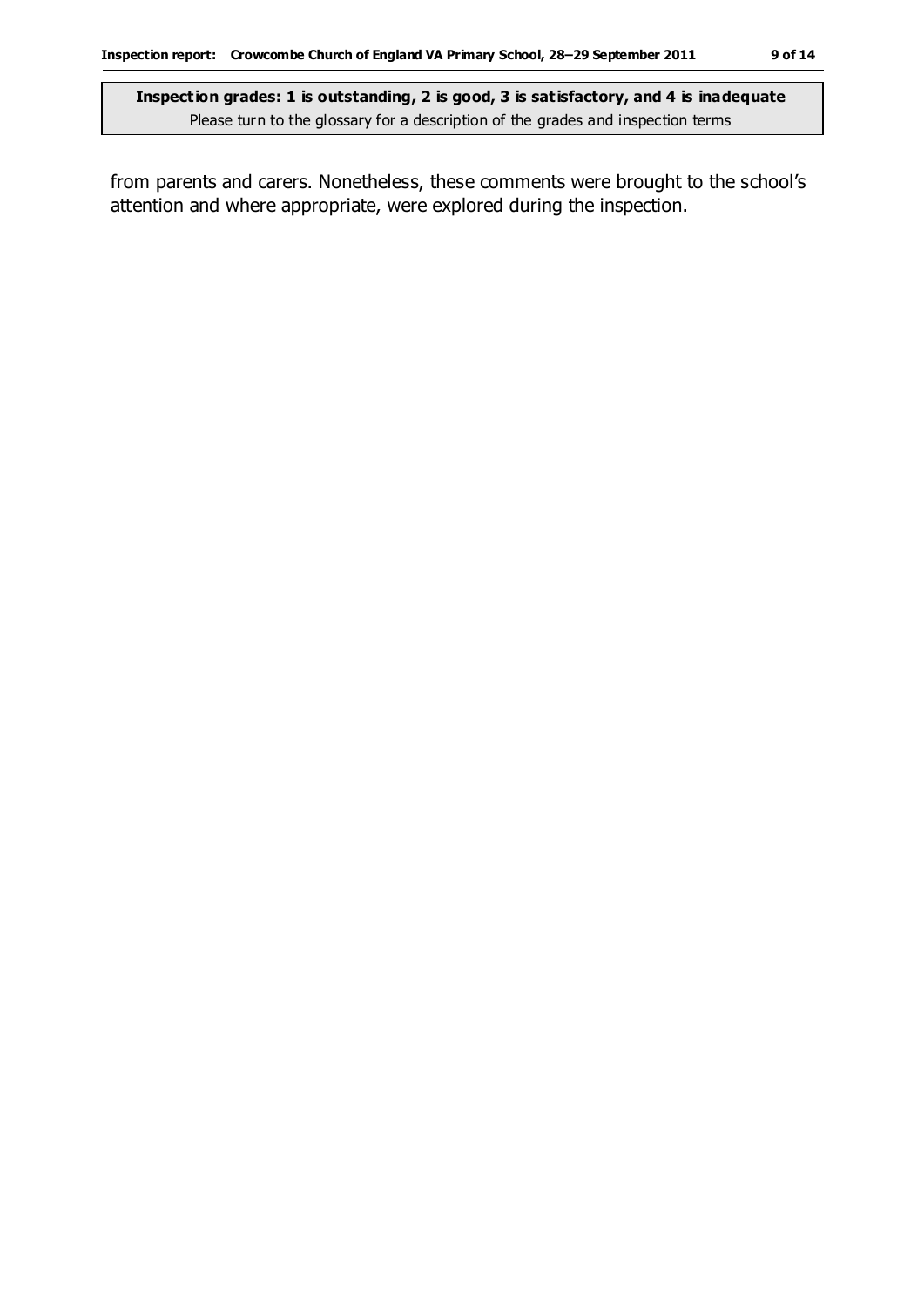#### **Responses from parents and carers to Ofsted's questionnaire**

Ofsted invited all the registered parents and carers of pupils registered at Crowcombe Church of England VA Primary School to complete a questionnaire about their views of the school.

In the questionnaire, parents and carers were asked to record how strongly they agreed with 13 statements about the school.

The inspector received 30 completed questionnaires by the end of the on-site inspection. In total, there are 38 pupils registered at the school.

| <b>Statements</b>                                                                                                                                                                                                                                       |              | <b>Strongly</b><br>Agree<br>agree |                |               | <b>Disagree</b> |                | <b>Strongly</b><br>disagree |               |
|---------------------------------------------------------------------------------------------------------------------------------------------------------------------------------------------------------------------------------------------------------|--------------|-----------------------------------|----------------|---------------|-----------------|----------------|-----------------------------|---------------|
|                                                                                                                                                                                                                                                         | <b>Total</b> | $\frac{1}{2}$                     | <b>Total</b>   | $\frac{1}{2}$ | <b>Total</b>    | %              | <b>Total</b>                | $\frac{1}{2}$ |
| My child enjoys school                                                                                                                                                                                                                                  | 26           | 87                                | $\overline{4}$ | 13            | $\mathbf 0$     | 0              | $\mathbf 0$                 | $\mathbf 0$   |
| The school keeps my child<br>safe                                                                                                                                                                                                                       | 24           | 80                                | 5              | 17            | 1               | 3              | $\Omega$                    | $\mathbf 0$   |
| The school informs me about<br>my child's progress                                                                                                                                                                                                      | 17           | 57                                | 10             | 33            | $\overline{2}$  | $\overline{7}$ | $\mathbf{1}$                | 3             |
| My child is making enough<br>progress at this school                                                                                                                                                                                                    | 15           | 50                                | 13             | 43            | $\overline{2}$  | $\overline{7}$ | $\mathbf 0$                 | $\mathbf 0$   |
| The teaching is good at this<br>school                                                                                                                                                                                                                  | 20           | 67                                | $\overline{7}$ | 23            | $\mathbf{1}$    | 3              | $\mathbf{1}$                | 3             |
| The school helps me to<br>support my child's learning                                                                                                                                                                                                   | 19           | 63                                | 6              | 20            | 4               | 13             | $\mathbf{1}$                | 3             |
| The school helps my child to<br>have a healthy lifestyle                                                                                                                                                                                                | 20           | 67                                | 9              | 30            | $\mathbf{1}$    | 3              | $\mathbf 0$                 | $\mathbf 0$   |
| The school makes sure that<br>my child is well prepared for<br>the future (for example<br>changing year group,<br>changing school, and for<br>children who are finishing<br>school, entering further or<br>higher education, or entering<br>employment) | 19           | 63                                | 8              | 27            | $\mathbf 0$     | $\mathbf 0$    | $\mathbf{1}$                | 3             |
| The school meets my child's<br>particular needs                                                                                                                                                                                                         | 18           | 60                                | 9              | 30            | $\overline{2}$  | $\overline{7}$ | $\mathbf{0}$                | $\mathbf 0$   |
| The school deals effectively<br>with unacceptable behaviour                                                                                                                                                                                             | 16           | 53                                | 12             | 40            | $\mathbf{1}$    | 3              | $\mathbf 0$                 | $\mathbf 0$   |
| The school takes account of<br>my suggestions and<br>concerns                                                                                                                                                                                           | 18           | 60                                | 9              | 30            | $\mathbf{1}$    | 3              | $\mathbf{1}$                | 3             |
| The school is led and<br>managed effectively                                                                                                                                                                                                            | 19           | 63                                | $\overline{7}$ | 23            | $\overline{2}$  | $\overline{7}$ | $\overline{2}$              | 6             |
| Overall, I am happy with my<br>child's experience at this<br>school                                                                                                                                                                                     | 21           | 70                                | 8              | 27            | 1               | 3              | 0                           | $\mathbf 0$   |

The table above summarises the responses that parents and carers made to each statement. The percentages indicate the proportion of parents and carers giving that response out of the total number of completed questionnaires. Where one or more parents and carers chose not to answer a particular question, the percentages will not add up to 100%.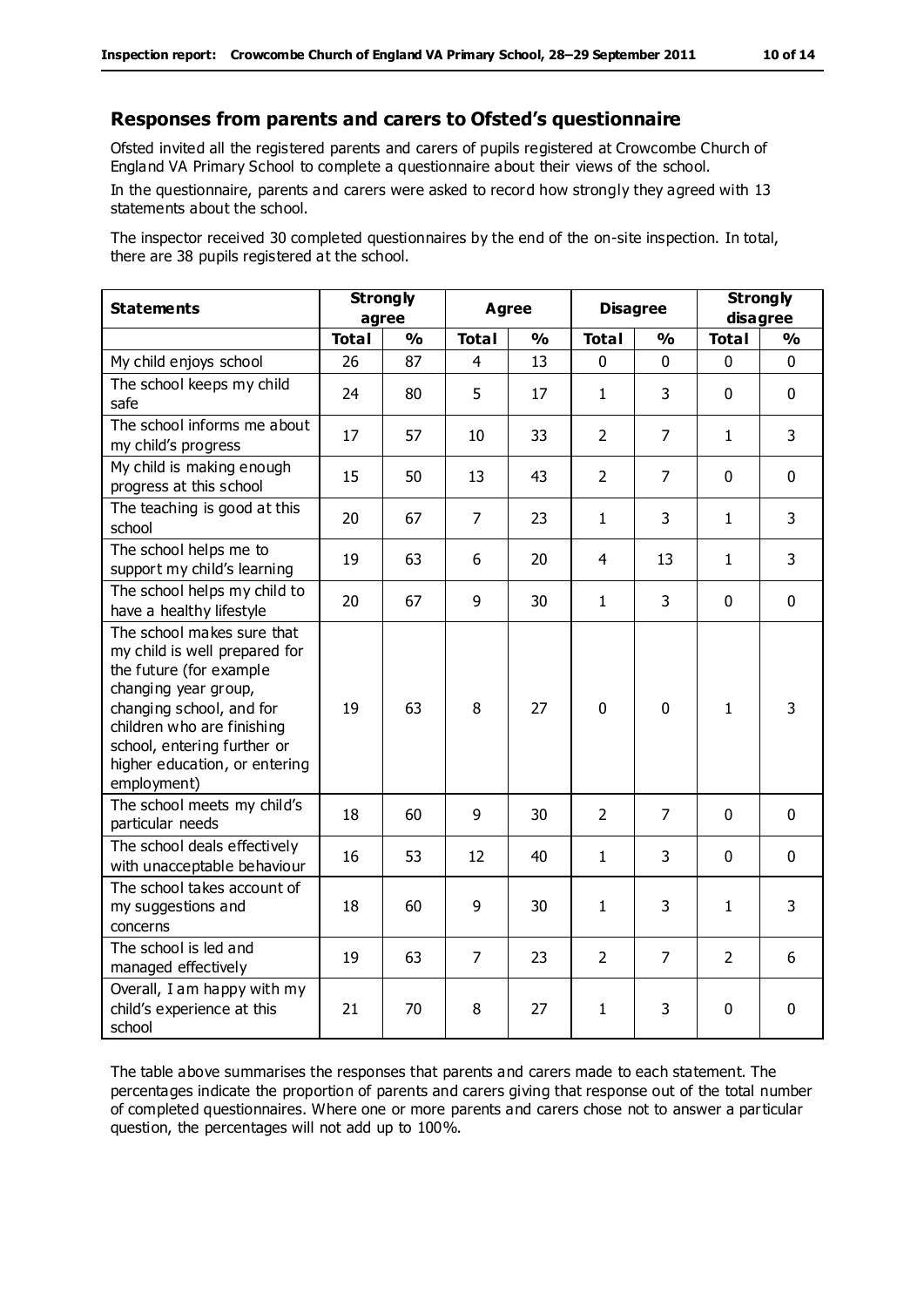# **Glossary**

## **What inspection judgements mean**

| <b>Grade</b> | <b>Judgement</b> | <b>Description</b>                                            |
|--------------|------------------|---------------------------------------------------------------|
| Grade 1      | Outstanding      | These features are highly effective. An outstanding           |
|              |                  | school provides exceptionally well for all its pupils' needs. |
| Grade 2      | Good             | These are very positive features of a school. A school        |
|              |                  | that is good is serving its pupils well.                      |
| Grade 3      | Satisfactory     | These features are of reasonable quality. A satisfactory      |
|              |                  | school is providing adequately for its pupils.                |
| Grade 4      | Inadequate       | These features are not of an acceptable standard. An          |
|              |                  | inadequate school needs to make significant                   |
|              |                  | improvement in order to meet the needs of its pupils.         |
|              |                  | Ofsted inspectors will make further visits until it           |
|              |                  | improves.                                                     |

## **Overall effectiveness of schools**

|                       | Overall effectiveness judgement (percentage of schools) |      |                     |                   |  |  |
|-----------------------|---------------------------------------------------------|------|---------------------|-------------------|--|--|
| <b>Type of school</b> | <b>Outstanding</b>                                      | Good | <b>Satisfactory</b> | <b>Inadequate</b> |  |  |
| Nursery schools       | 43                                                      | 47   | 10                  |                   |  |  |
| Primary schools       | h                                                       | 46   | 42                  |                   |  |  |
| Secondary             | 14                                                      | 36   | 41                  |                   |  |  |
| schools               |                                                         |      |                     |                   |  |  |
| Sixth forms           | 15                                                      | 42   | 41                  |                   |  |  |
| Special schools       | 30                                                      | 48   | 19                  |                   |  |  |
| Pupil referral        | 14                                                      | 50   | 31                  |                   |  |  |
| units                 |                                                         |      |                     |                   |  |  |
| All schools           | 10                                                      | 44   | 39                  |                   |  |  |

New school inspection arrangements were introduced on 1 September 2009. This means that inspectors now make some additional judgements that were not made previously.

The data in the table above are for the period 1 September 2010 to 08 April 2011 and are consistent with the latest published official statistics about maintained school inspection outcomes (see www.ofsted.gov.uk).

The sample of schools inspected during 2010/11 was not representative of all schools nationally, as weaker schools are inspected more frequently than good or outstanding schools.

Percentages are rounded and do not always add exactly to 100.

Sixth form figures reflect the judgements made for the overall effectiveness of the sixth form in secondary schools, special schools and pupil referral units.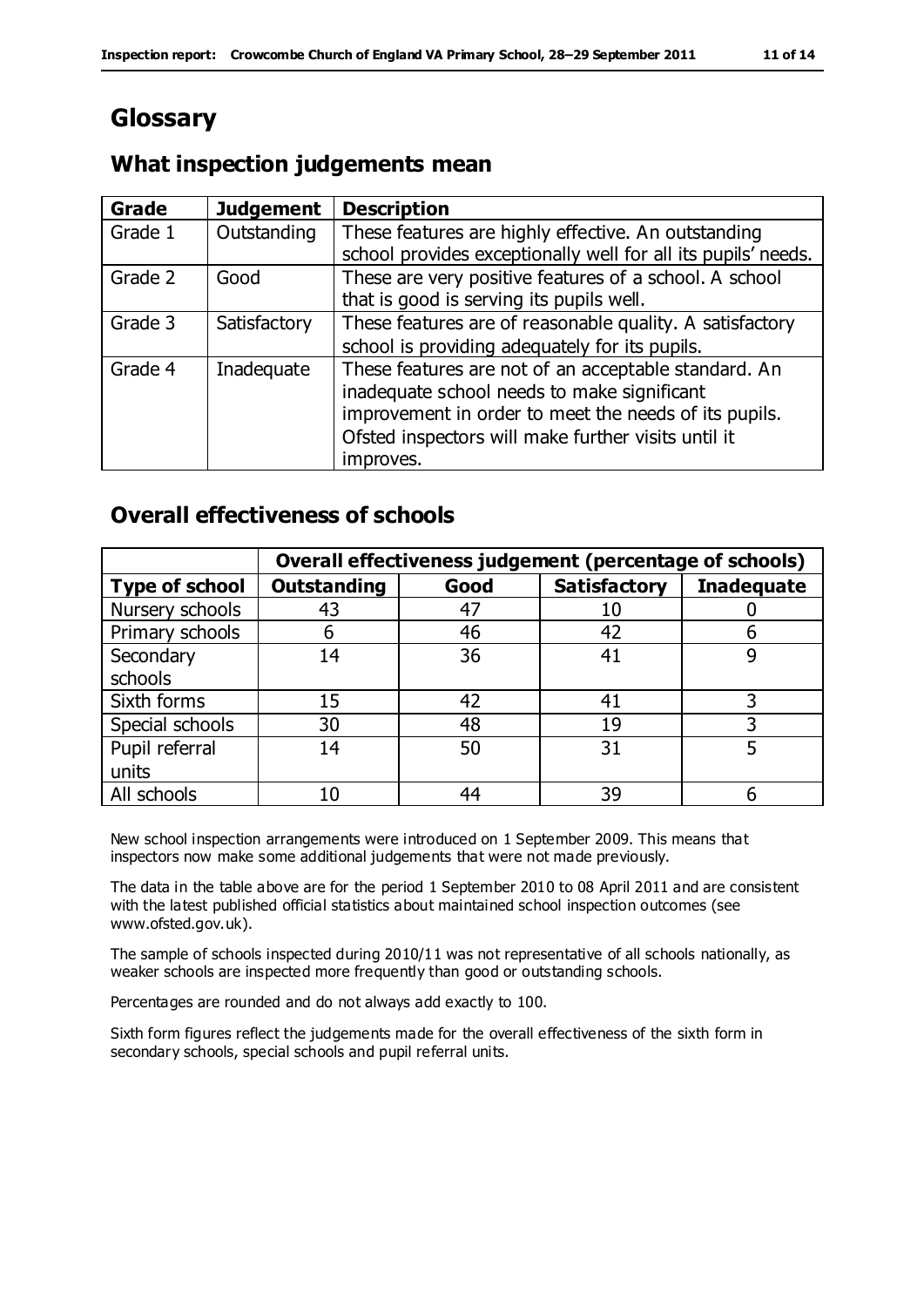# **Common terminology used by inspectors**

| Achievement:               | the progress and success of a pupil in their<br>learning, development or training.                                                                                                                                                                                                                                                |
|----------------------------|-----------------------------------------------------------------------------------------------------------------------------------------------------------------------------------------------------------------------------------------------------------------------------------------------------------------------------------|
| Attainment:                | the standard of the pupils' work shown by test and<br>examination results and in lessons.                                                                                                                                                                                                                                         |
| Capacity to improve:       | the proven ability of the school to continue<br>improving. Inspectors base this judgement on what<br>the school has accomplished so far and on the<br>quality of its systems to maintain improvement.                                                                                                                             |
| Leadership and management: | the contribution of all the staff with responsibilities,<br>not just the headteacher, to identifying priorities,<br>directing and motivating staff and running the<br>school.                                                                                                                                                     |
| Learning:                  | how well pupils acquire knowledge, develop their<br>understanding, learn and practise skills and are<br>developing their competence as learners.                                                                                                                                                                                  |
| Overall effectiveness:     | inspectors form a judgement on a school's overall<br>effectiveness based on the findings from their<br>inspection of the school. The following judgements,<br>in particular, influence what the overall<br>effectiveness judgement will be.                                                                                       |
|                            | The school's capacity for sustained<br>■<br>improvement.<br>Outcomes for individuals and groups of<br>H<br>pupils.<br>The quality of teaching.<br>ш<br>The extent to which the curriculum meets<br>pupils' needs, including, where relevant,<br>through partnerships.<br>The effectiveness of care, guidance and<br>٠<br>support. |
| Progress:                  | the rate at which pupils are learning in lessons and<br>over longer periods of time. It is often measured<br>by comparing the pupils' attainment at the end of a<br>key stage with their attainment when they started.                                                                                                            |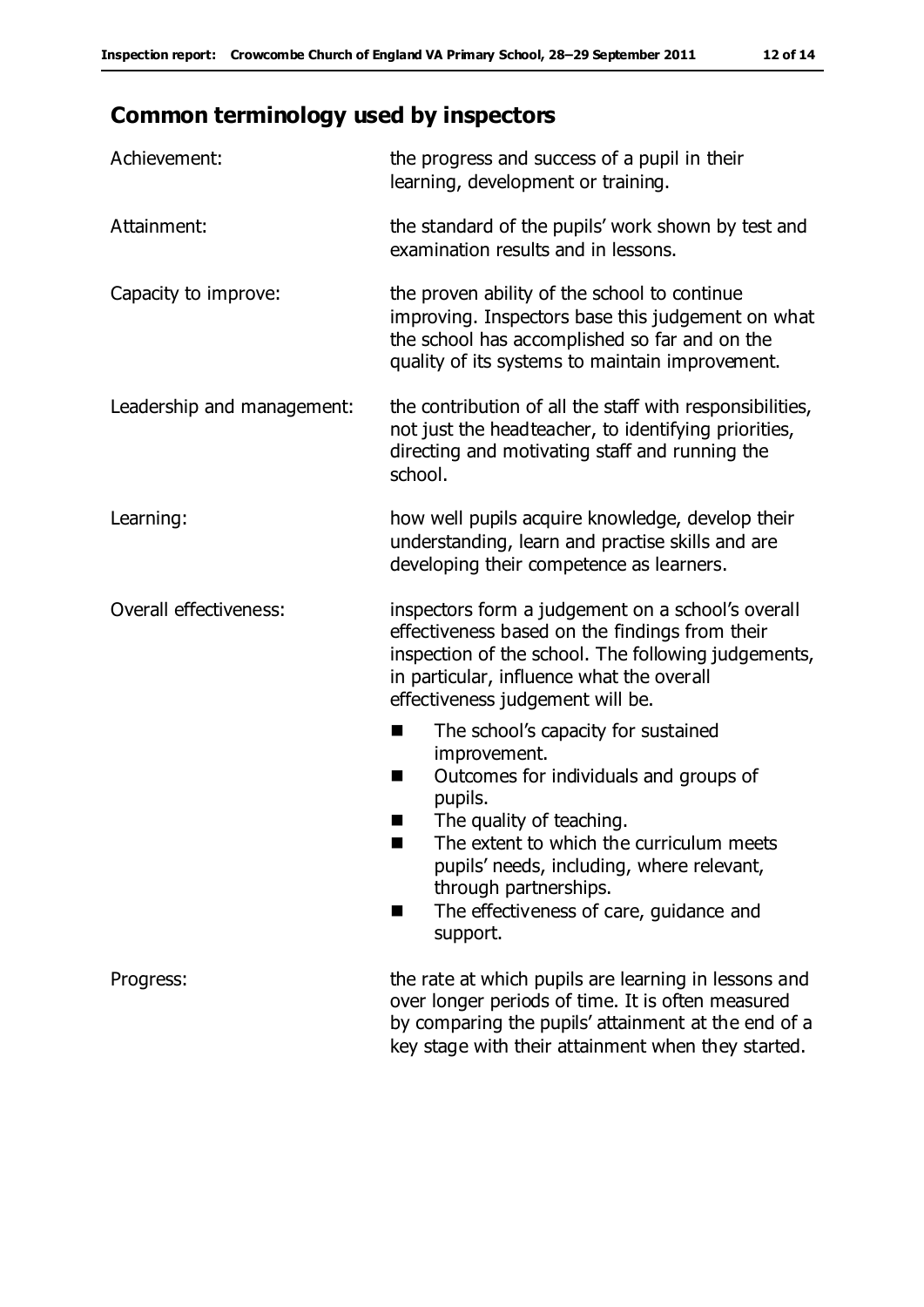#### **This letter is provided for the school, parents and carers to share with their children. It describes Ofsted's main findings from the inspection of their school.**



30 September 2011

Dear Pupils

#### **Inspection of Crowcombe Church of England VA Primary School, Taunton TA4 4AA**

Thank you for making me welcome when I came to inspect your school. I am very grateful to those of you who completed the questionnaire or who spoke with me. I would like to share with you what I have learned about your school.

Crowcombe Church of England Primary is a satisfactory school. This means that some things are going well, but there are things that could be better. Here are some of the best things about the school.

- Adults in the school take good care of you and support you in your learning.
- You feel very safe in school and have a good understanding of how to lead a healthy lifestyle.
- The youngest pupils and those who may need extra help make good progress.
- Your attendance has improved and is higher than in most schools.

I have asked your headteacher and teachers to help more of you make good progress in every lesson. They will do this by ensuring that all your lessons are as good as the best ones. Your teachers will ask you to think carefully about your work, and their comments in your books will tell you how you can improve. The work you are given will challenge you without being too difficult.

You can help your school get better by working hard and by taking the opportunities you are given to do more for yourselves. I wish you every success in the future.

Yours sincerely

Ian Hancock Her Majesty's Inspector